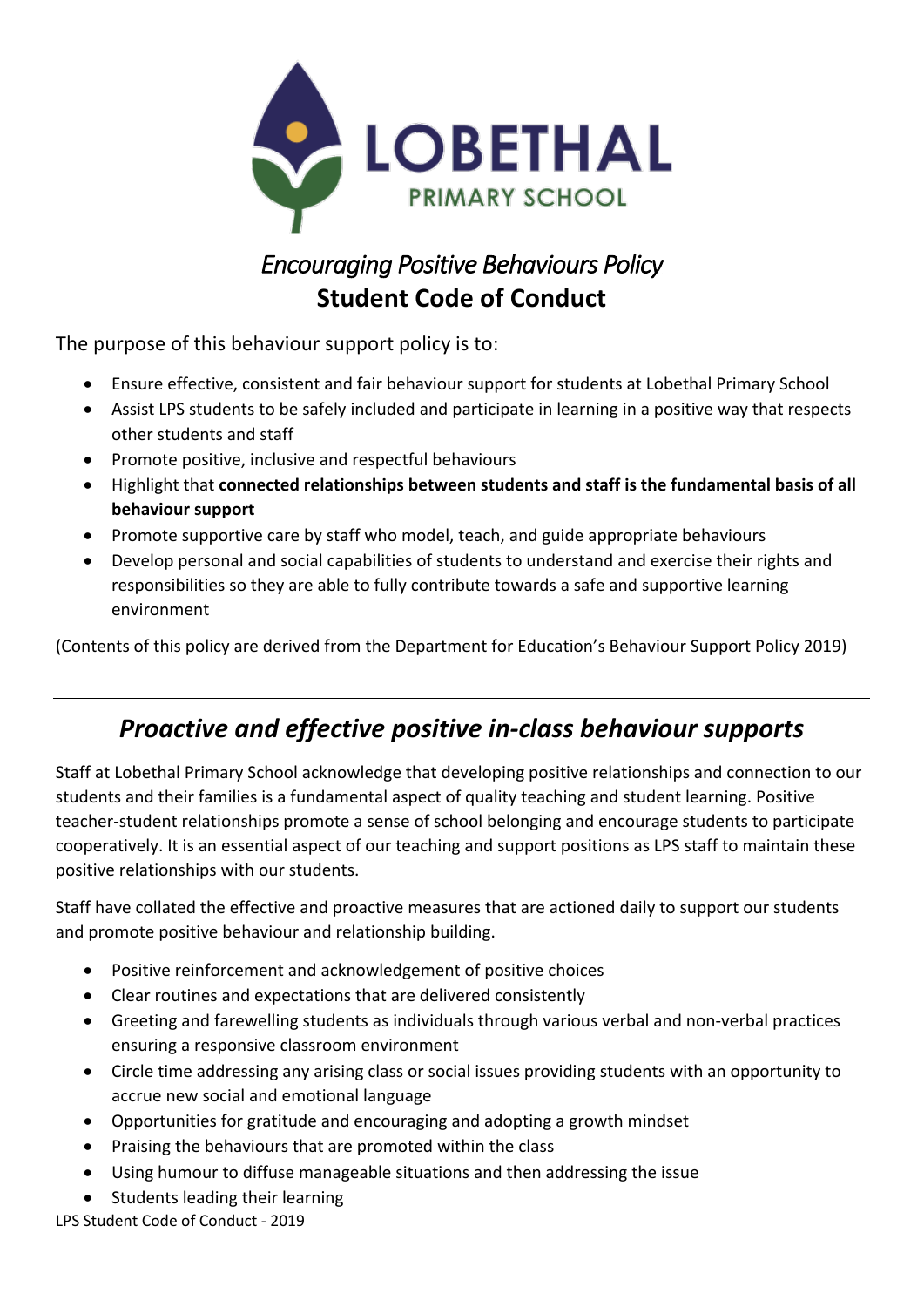- Moments to check in with students
- A calm can-do demeanour
- Use of class goals and rewards
- Restorative conversations and practices
- Affective statements
- Interoception, brain breaks and relaxation sessions to provide students with self-regulation and energy release breaks
- Morning checks are you ready to learn charts
- Moments to share achievements and recognise all student strengths
- Implementation of whole school approach to the Berry Street Education Model

# *Proactive wellbeing intervention embedded in the school framework that assist in building upon positive behaviours*

| <b>Wellbeing groups</b>  | Collaborative approach towards positive relationship building, sustaining student            |  |  |
|--------------------------|----------------------------------------------------------------------------------------------|--|--|
| lead by Year 7           | community, and ensuring the ethos of a buddy and role model system is maintained.            |  |  |
| Wellbeing                |                                                                                              |  |  |
| <b>Ambassadors</b>       |                                                                                              |  |  |
| <b>Cocoon Room</b>       | A space specifically for students who require additional support to self-regulate, accrue    |  |  |
|                          | strategies to cope with big emotions, and require a sensory outlet                           |  |  |
| Interoception            | A program for targeted students who require further assistance in connecting to and          |  |  |
| program                  | learning to understand their own bodies and emotions; accruing a conscious perception        |  |  |
|                          | of an internal bodily state (e.g. breathing and one's heart beat)                            |  |  |
| <b>Stillness play</b>    | A calming space to recharge and disengage as an alternative to lunch play out on the<br>oval |  |  |
| Anti-bullying and        | Slogans for Steps initiative; an ongoing reminder of collaboratively collated school values  |  |  |
| values program           | on all school steps.                                                                         |  |  |
| <b>Mark Le Messurier</b> | These workshops are held to upskill parents, families and staff here at LPS and local hills  |  |  |
| parent workshops         | schools.                                                                                     |  |  |
| <b>Student workshops</b> | Student workshops from programs such as Headspace and the Sammy D. foundation                |  |  |
| <b>Bullying Audit</b>    | This is done every 2 terms to ensure bullying intervention is effective                      |  |  |
| <b>Wellbeing for</b>     | This framework is embedded throughout the school as the principles are what underpin         |  |  |
| learning and life        | our foundation to support students to become strong, creative, and resilience learners to    |  |  |
| framework                | set the trajectory for lifelong wellbeing.                                                   |  |  |
| <b>Gardening program</b> | Promotes connection between growing food and good diets, develop life skills and             |  |  |
|                          | increase environmental awareness.                                                            |  |  |
| <b>Addition of the</b>   | To enhance nature education for our students at LPS. Corresponds with the bush school        |  |  |
| outdoor play area:       | program/philosophy                                                                           |  |  |
| <b>Pines area</b>        |                                                                                              |  |  |
| <b>Bush school</b>       | Outdoor education and nature immersion                                                       |  |  |
| <b>Buddy bench</b>       | Promotes inclusion. A buddy bench is a safe place to seek support and/or social              |  |  |
|                          | connection with others on the playground                                                     |  |  |
| <b>One Plans</b>         | A single learning plan to support students with high support needs, students with            |  |  |
|                          | verified disability, children and young people from Aboriginal and Torres Strait Islander    |  |  |
|                          | descent and students under the Guardianship of the Minister                                  |  |  |
| <b>Wellbeing book</b>    | Purposely selected books that enhance student wellbeing and generate conversations           |  |  |
| section in the           | around understanding emotions and emotive language                                           |  |  |
| library                  |                                                                                              |  |  |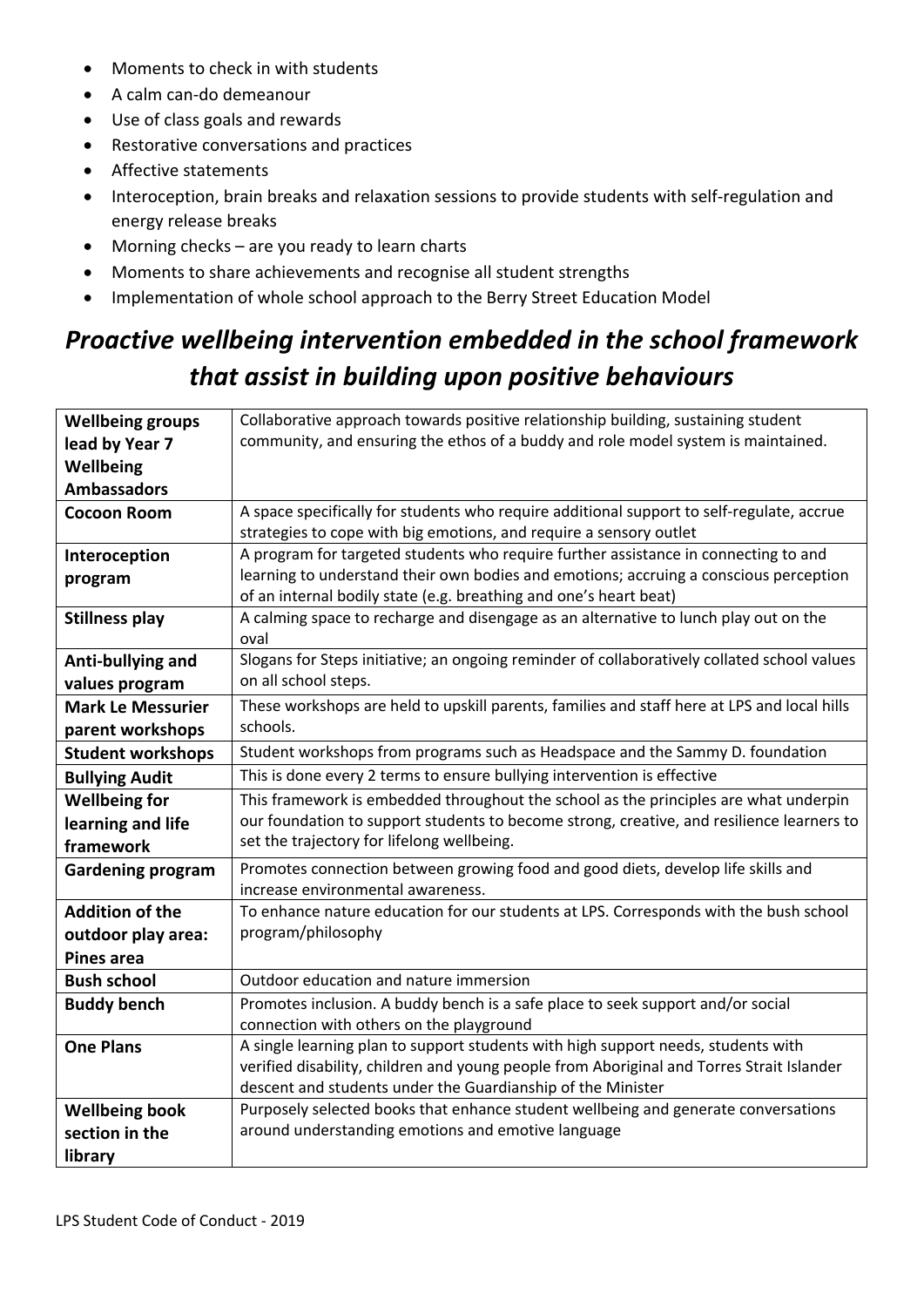| Implementing | School-wide positive behaviour support is a framework that brings together school |
|--------------|-----------------------------------------------------------------------------------|
| <b>SWPBS</b> | communities to develop positive, safe, and supportive learning cultures.          |

### **Roles and Responsibilities of LPS staff, parents/carers & students**

*The Australian Student Wellbeing Framework identifies the importance of staff, students, and families cultivating a shared understanding of positive behaviour and how this supports effective teaching and learning. We each have a role to play in ensuring that our school is a safe, positive, and inclusive environment. This involves addressing behaviours of concern when they occur and supporting those involved and affected by these behaviours.*

#### **Department staff:**

- Model and promote behaviour that value diversity, demonstrates respect for and inclusion of all children and young people, and promotes a positive school climate.
- Explicitly teach students about safe and inclusive behaviours, and the core values of the school (school norms).
- Support the participation of all students, taking measures to support the inclusion of students who are at higher risk of exclusionary responses to their behaviours (including children in care and children with disabilities).
- Work with parents, caregivers, families, service providers and the community to support students affected by behaviours of concern.
- Provide timely intervention in response to behaviours of concern
- Provide visible, consistent and planned responses to behaviours of concern to foster trust and confidence.
- Support students to be physically and psychologically safe.

#### **Parents and Families:**

- Model and promote safe, respectful and inclusive relationships with their own children, students, other parents/caregivers, and school staff.
- Support their children to develop safe behaviours at home.
- Talk to their children about behaviour including unsafe behaviours to help them to understand what it is, why it is harmful and how to respond.
- Work collaboratively with the school to resolve concerns about behaviour when the incidents occur, in accordance with the school's procedures.
- Consider recommendations and engage in specialist support through student support services and external organisations.

#### **Students:**

- Follow the school norms
- Treat others in a way that demonstrates respect and inclusiveness.
- Ensure their verbal, physical and online interactions are safe, respectful and inclusive.
- Take a stand when they see behaviours of concern in person or online, by safely intervening or seeking help from adults to intervene.
- Support their friends to behave in safe, respectful and inclusive way if their friends are engaging in behaviours of concern, including by seeking help from trusted adults.

LPS Student Code of Conduct - 2019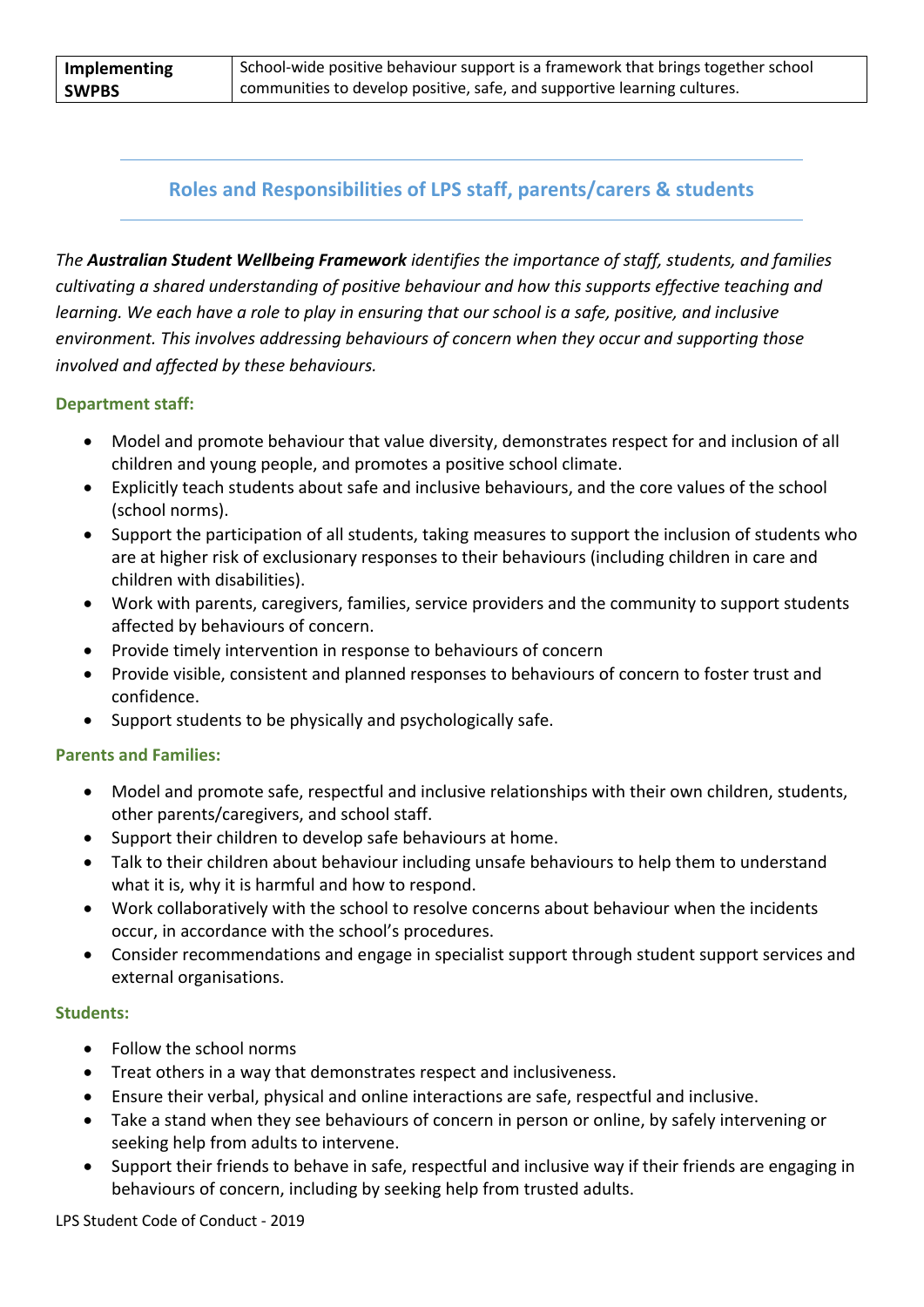## LOBETHAL PRIMARY SCHOOL

### ANTI-BULLYING POLICY

(Last update 2014)

#### **Rationale**

At Lobethal Primary School we make it a priority to ensure that children are able to spend their school day in a supportive, safe and secure environment. LPS has zero tolerance towards bullying. We use our School Induction pack and website to inform parents that bullying will not be condoned.

#### **Aims**

We aim to prevent bullying by:

- publicizing the fact that bullying will not be condoned at our school
- making anti-bullying an integral part of school life including the curriculum, using the platform of Wellbeing groups
- dealing with bullying in a structured manner
- celebrating positive behaviour
- promoting and fostering self-esteem and confidence
- making sure that all students feel secure

### **What is Bullying?**

Bullying is when a person is subjected to repeated aggressive acts over a period of time by another person or persons that result from a conscious desire to hurt, threaten, frighten or humiliate. Bullying can involve physical or verbal attacks, name calling, malicious gossip, damaging or stealing the property of a victim or coercing the victim into acts which they do not wish to do and can include harassment on grounds of race, gender and disability. This can also include incidents of bullying using technology (cyber bullying). Bullying can be fearfully damaging on victims, perpetrators, the rest of the school and its community.

#### **Expected Outcomes of our Policy**

- Pupils feel secure and safe during the school day and on their journeys to and from school.
- Pupils feel secure in the knowledge that their concerns will be listened to, believed and acted on.
- Parents are confident in the school's management of bullying and other behaviour concerns.
- New pupils are introduced to school class rules.
- Teachers on yard duty are ensuring that there are no 'unsafe' areas in our school and ensuring all areas where children play are well supervised at break, lunch-time and at home time.
- Opportunities are provided for drama and role play about bullying and 'feelings' as part of the planned activities in the Child Protection curriculum during wellbeing groups and class programs.

## **We use the following lines of action - LISTEN: BELIEVE: ACT**

- Watch for early signs of distress in pupils.
- Be watchful and observe social relationships in the class and on the playground
- Publicise the fact that all allegations of bullying will be investigated.
- Use all pupils as a positive resource in countering bullying.
- Offer the victim support by putting the school's procedure into operation.
- Listen carefully and record all incidents: the bullied pupil account and the bully's account.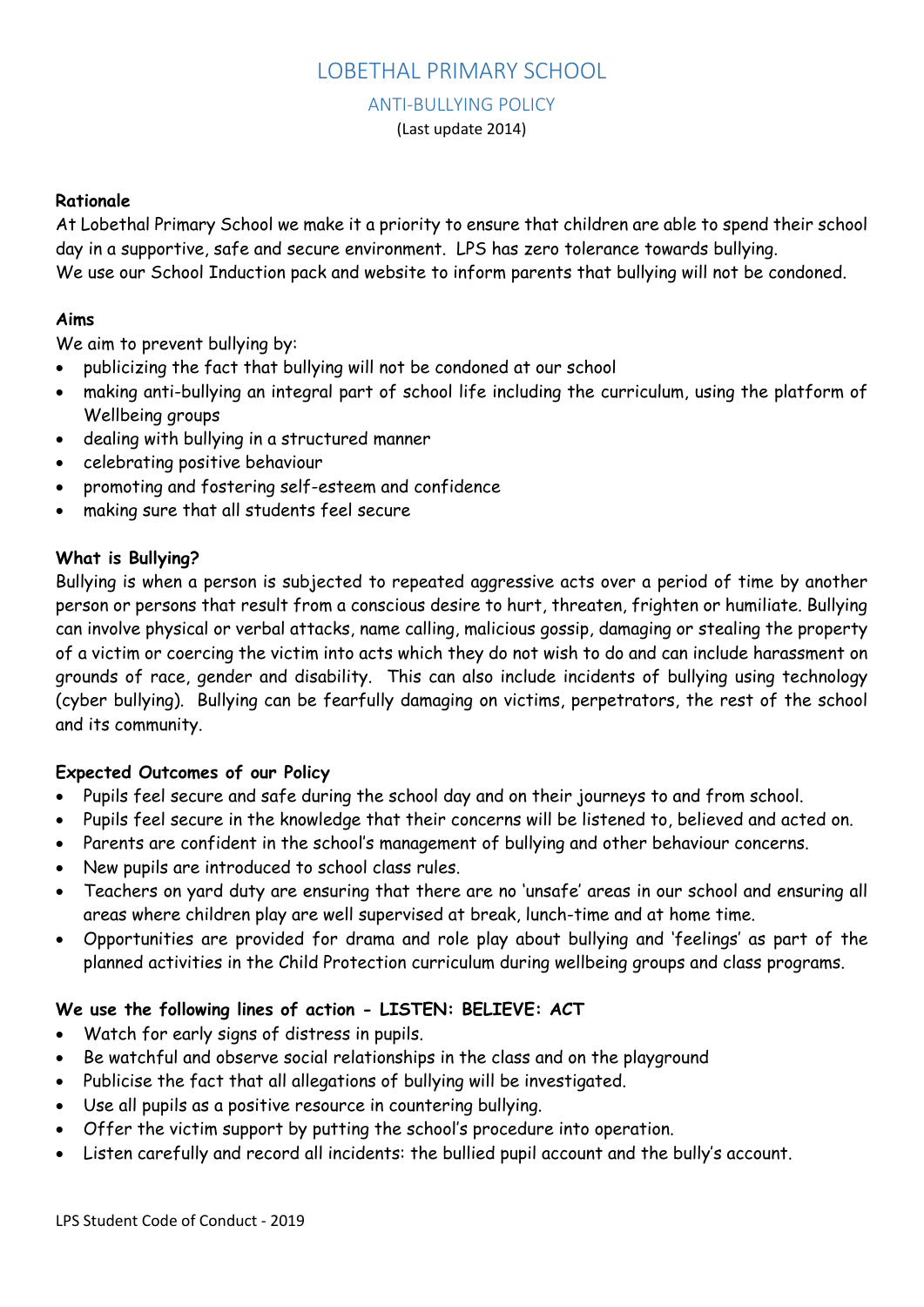- The incident must be reported to the Principal or School Counsellor who will interview the children involved individually where bullying is established. These discussions should be recorded.
- The parents / carers of all pupils involved may need to be informed of the bullying.
- Make clear to the bully and his/her parents that the behaviour is unacceptable.
- All written notes to be placed in the pupils' files.
- A close watch must be kept on both the bully and the victim and the victim given ample opportunity to report any further incidents in private.
- A behaviour modification plan will be agreed with the bully.

### **Monitoring incidents of Bullying**

Acts of bullying will be recorded and placed on the student's file as appropriate.

## **If staff need to address misbehaviour concerns these are the appropriate response levels followed:**

| <b>Classroom level response</b>   | <b>School level response</b>               | <b>System level response</b> |
|-----------------------------------|--------------------------------------------|------------------------------|
| Reflect/remind student of class   | Issue red card to front office or          | Behaviours documented        |
| norms                             | Wellbeing Leader for assistance            | in EDSAS                     |
| State the offending behaviour     | Removal to front office for discussion     | Suspension                   |
| and state the desirable           | with Wellbeing leader or Principal         |                              |
| behaviour                         |                                            |                              |
| Affective statements to           | Loss of play                               | Exclusion                    |
| determine underlying cause of     |                                            |                              |
| behaviour                         |                                            |                              |
| Appropriate reminder of           | Completion of a reflective thinking form   | Expulsion                    |
| consequences                      | with Principal or Wellbeing Leader         |                              |
| Consequence relevant to           | Behaviour incident report completed -      | Parent meeting to be         |
| behaviour (i.e. loss of play)     | and behaviour documented                   | organised                    |
| Student encouraged to utilise     | Parents/carers of all involved notified of |                              |
| classroom calming corner or       | behaviour and actions taken                |                              |
| Cocoon Room                       |                                            |                              |
| Issue red card to front office or | Behaviours documented in EDSAS             |                              |
| wellbeing leader if behaviour     |                                            |                              |
| persists/is violent               |                                            |                              |
| Timed session in buddy class      | Take/Send-home - if student continues      |                              |
| (Parents/carers to be notified    | to escalate for an unhealthy period with   |                              |
| either through a TIME OUT         | minimal signs of becoming calm and/or      |                              |
| notification letter OR            | after all intervention methods have        |                              |
| communication book)               | been exhausted                             |                              |
| Re-entry/reflective thinking form | Re-entry                                   | Re-entry                     |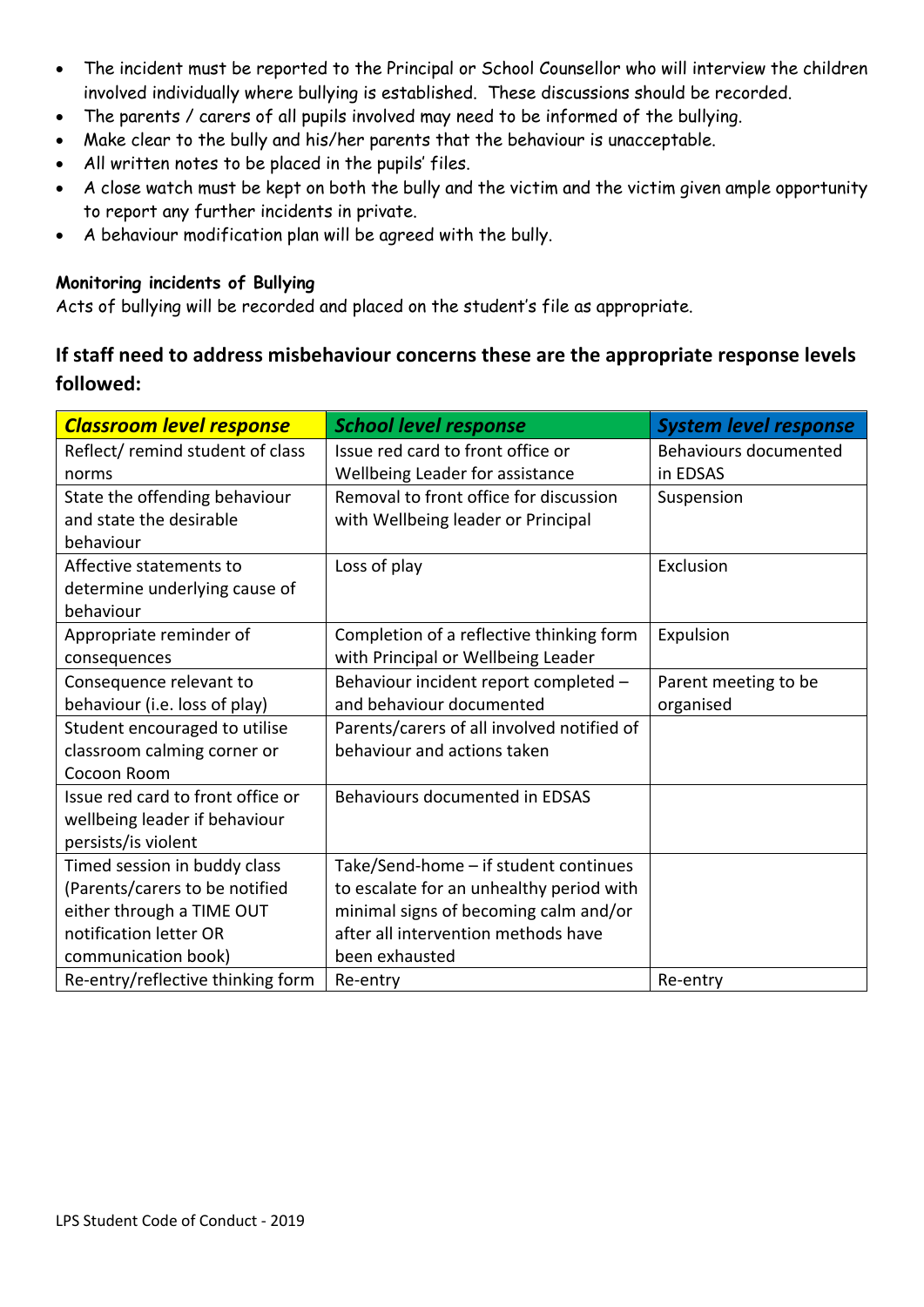**CLASS NORMS** are agreed upon and actioned by all class peers. They are displayed and understood by all. Class norms are often referred to.

Issue red card: All **school** and **system** level behaviours will report directly to the Principal and/or Wellbeing Leader

1<sup>st</sup> Response: Reminder of class norms

2<sup>nd</sup> Response: Reminder of class norms and warning of appropriate consequence

Student encouraged to utilise calming corner or issued brain break to release pent up energy – to be timed



Appropriate consequences put in place – relevant to behaviour



Buddy Class OR office to complete class work. Still implement consequence (i.e. loss of play). Parents notified in communication books. Issue red card if behaviour persists/is violent

- Completion of a reflective thinking form with leadership/student wellbeing leader
- Discuss proactive behaviour supports moving forward
- Contact parents
- For ongoing, concerning behaviours contact DfE support services/TV team
- Refer to the severity of behaviour and levels of response for guidance short and long term consequences (suspension, exclusion, expulsion)
- Organise a re-entry